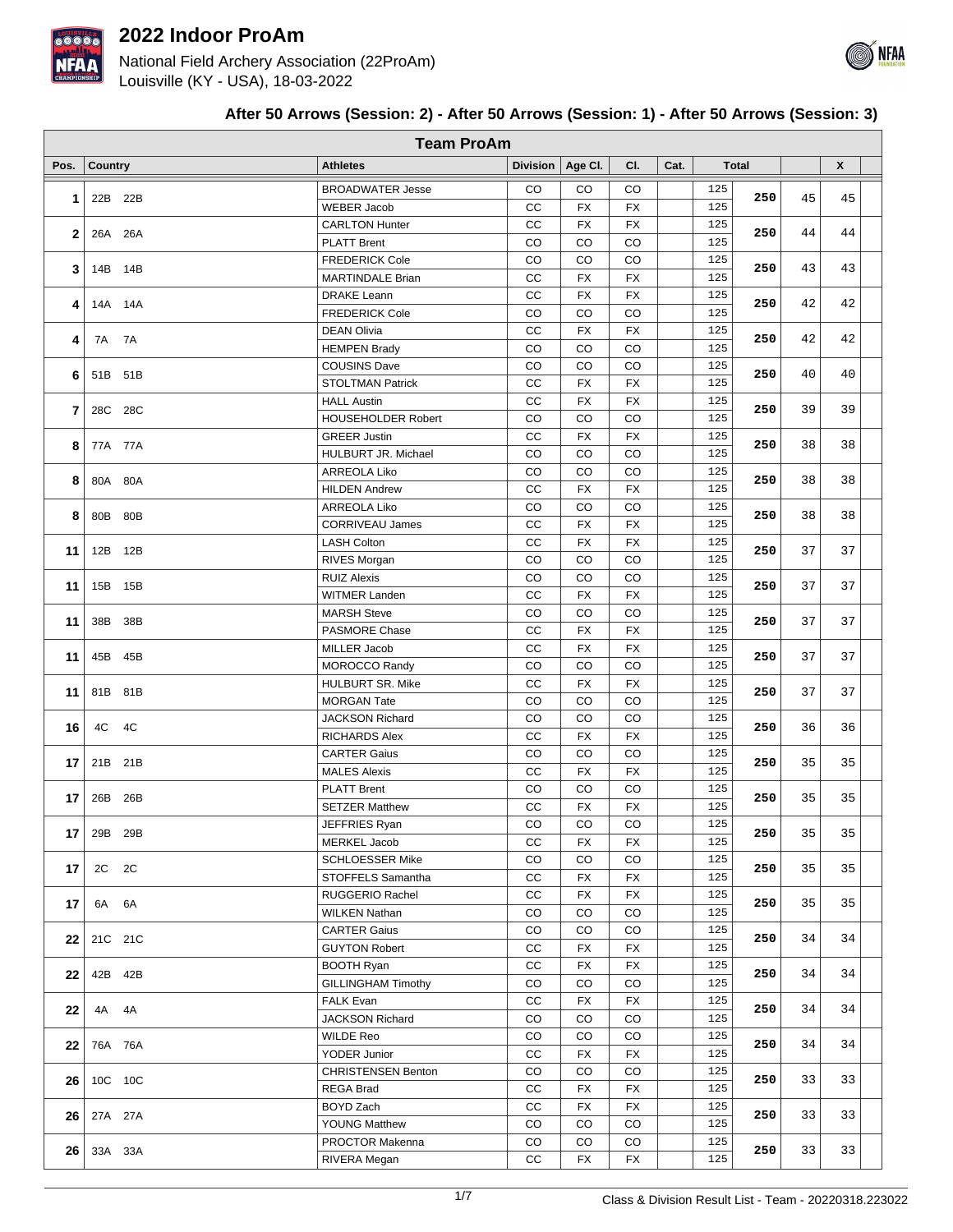

National Field Archery Association (22ProAm) Louisville (KY - USA), 18-03-2022

| Pos. | Country      | <b>Athletes</b>                               | Division    | Age CI.         | CI.         | Cat. |            | Total |    | X  |  |
|------|--------------|-----------------------------------------------|-------------|-----------------|-------------|------|------------|-------|----|----|--|
| 26   | 43A 43A      | <b>BUTTON Jeff</b>                            | CO          | CO              | CO          |      | 125        | 250   | 33 | 33 |  |
|      |              | <b>FOSTER Jeremiah</b>                        | cc          | <b>FX</b>       | <b>FX</b>   |      | 125        |       |    |    |  |
| 26   | 56A 56A      | <b>CALANDRA Brian</b>                         | CC          | <b>FX</b>       | <b>FX</b>   |      | 125        | 250   | 33 | 33 |  |
|      |              | <b>WOODY Kendall</b>                          | CO          | CO              | CO          |      | 125        |       |    |    |  |
| 26   | 78B 78B      | <b>HOLMES III Lewis</b>                       | CO          | CO              | CO          |      | 125        | 250   | 33 | 33 |  |
|      |              | <b>MOORE Annabelle</b>                        | CC          | <b>FX</b>       | FX          |      | 125        |       |    |    |  |
| 32   | 52A 52A      | <b>AUDUS Tim</b>                              | CO          | CO              | CO          |      | 125        | 250   | 32 | 32 |  |
|      |              | RIDGEWAY Wyatt                                | cc          | FX              | FX          |      | 125        |       |    |    |  |
| 32   | 58B 58B      | <b>BUCHANAN Justin</b>                        | cc          | FX              | FX          |      | 125        | 250   | 32 | 32 |  |
|      |              | <b>SCHERER Gregory</b>                        | CO          | CO              | CO          |      | 125        |       |    |    |  |
| 34   | 12C 12C      | RIVES Morgan                                  | CO          | CO              | CO          |      | 125        | 250   | 31 | 31 |  |
|      |              | <b>TUFTS Caden</b>                            | CC          | <b>FX</b>       | <b>FX</b>   |      | 125        |       |    |    |  |
| 34   | 19C 19C      | <b>CAMPBELL Erick</b>                         | CO          | CO              | CO          |      | 125        | 250   | 31 | 31 |  |
|      |              | MCKEE Jeff                                    | cc          | <b>FX</b>       | <b>FX</b>   |      | 125        |       |    |    |  |
| 34   | 23B 23B      | <b>HARRIS Tony</b>                            | CC          | FX              | FX          |      | 125        | 250   | 31 | 31 |  |
|      |              | <b>HERITAGE Tyler</b>                         | CO          | CO              | CO          |      | 125        |       |    |    |  |
| 34   | 25C 25C      | <b>BEE Chris</b>                              | CO          | CO              | CO          |      | 125        | 250   | 31 | 31 |  |
|      |              | <b>DEWITT Olivia</b>                          | cc          | <b>FX</b>       | <b>FX</b>   |      | 125        |       |    |    |  |
| 34   | 34C 34C      | <b>ROBINSON Christopher</b>                   | cc          | <b>FX</b>       | <b>FX</b>   |      | 125        | 250   | 31 | 31 |  |
|      |              | SCOTT Jonathan                                | CO          | CO              | CO          |      | 125        |       |    |    |  |
| 34   | 36B 36B      | <b>HUNZIGER Sophia</b>                        | CC          | <b>FX</b>       | <b>FX</b>   |      | 125        | 250   | 31 | 31 |  |
|      |              | POLISH Kevin                                  | CO          | CO              | CO          |      | 125        |       |    |    |  |
| 34   | 65A 65A      | <b>PIRTLE Barrett</b>                         | СC          | <b>FX</b>       | FX          |      | 125        | 250   | 31 | 31 |  |
|      |              | <b>PRICE Louis</b>                            | CO          | CO              | CO          |      | 125        |       |    |    |  |
| 34   | 77B 77B      | HULBURT JR. Michael                           | CO          | CO              | CO          |      | 125        | 250   | 31 | 31 |  |
|      |              | <b>STAHLIN Christopher</b>                    | cc          | FX              | FX          |      | 125        |       |    |    |  |
| 34   | 7C 7C        | <b>HEMPEN Brady</b>                           | CO          | CO              | CO          |      | 125        | 250   | 31 | 31 |  |
|      |              | REED Braden                                   | cc          | <b>FX</b>       | FX          |      | 125        |       |    |    |  |
| 34   | 81A 81A      | <b>HILDEN Aden</b>                            | cc          | <b>FX</b>       | <b>FX</b>   |      | 125        | 250   | 31 | 31 |  |
|      |              | <b>MORGAN Tate</b>                            | CO<br>CC    | CO<br><b>FX</b> | CO          |      | 125        |       |    |    |  |
| 44   | 11A 11A      | BRAZ3AU Aj                                    |             |                 | FX          |      | 125<br>125 | 250   | 30 | 30 |  |
|      |              | CHECKEROSKI Timothy                           | CO<br>CO    | CO<br>CO        | CO<br>CO    |      | 125        |       |    |    |  |
| 44   | 16C 16C      | <b>MINNICK Danny</b><br><b>WRIGHT Brandon</b> | cc          | <b>FX</b>       | FX          |      | 125        | 250   | 30 | 30 |  |
|      |              | <b>SAPP Carson</b>                            | CO          | CO              | CO          |      | 125        |       |    |    |  |
| 44   | 32A 32A      | SHEARIER Anna                                 | cc          | <b>FX</b>       | <b>FX</b>   |      | 125        | 250   | 30 | 30 |  |
|      |              | <b>HANSEN Stephan</b>                         | CO          | CO              | CO          |      | 125        |       |    |    |  |
| 44   | 35B 35B      | <b>MCGIVERN Alessia</b>                       | cc          | <b>FX</b>       | <b>FX</b>   |      | 125        | 250   | 30 | 30 |  |
|      |              | <b>MARTIN Nolan</b>                           | CC          | <b>FX</b>       | <b>FX</b>   |      | 125        |       |    |    |  |
| 44   | 36A 36A      | POLISH Kevin                                  | CO          | CO              | CO          |      | 125        | 250   | 30 | 30 |  |
|      |              | <b>PASMORE Mark</b>                           | CC          | FX              | FX          |      | 125        |       |    |    |  |
| 44   | 37B 37B      | <b>WILLS Shane</b>                            | CO          | $_{\rm CO}$     | CO          |      | 125        | 250   | 30 | 30 |  |
|      |              | COBLENTZ Tom                                  | CO          | $_{\rm CO}$     | CO          |      | 125        |       |    |    |  |
| 44   | 54B 54B      | GOEDKEN Jason                                 | cc          | <b>FX</b>       | FX          |      | 125        | 250   | 30 | 30 |  |
|      |              | LAHEY Adam                                    | cc          | <b>FX</b>       | FX          |      | 125        |       |    |    |  |
| 44   | 9A 9A        | <b>TRAIL Keith</b>                            | CO          | $_{\rm CO}$     | $_{\rm CO}$ |      | 125        | 250   | 30 | 30 |  |
|      |              | <b>CHECKEROSKI Timothy</b>                    | CO          | $_{\rm CO}$     | $_{\rm CO}$ |      | 125        |       |    |    |  |
|      | 52 11B 11B   | LUKE Brayden                                  | CC          | <b>FX</b>       | <b>FX</b>   |      | 125        | 250   | 29 | 29 |  |
|      |              | <b>BALL James</b>                             | CO          | CO              | CO          |      | 125        |       |    |    |  |
|      | 52 13A 13A   | <b>SHAW Kenneth</b>                           | CC          | <b>FX</b>       | FX          |      | 125        | 250   | 29 | 29 |  |
|      |              | <b>FLACK Rachel</b>                           | CC          | FX              | FX          |      | 125        |       |    |    |  |
|      | $52$ 15A 15A | <b>RUIZ Alexis</b>                            | CO          | $_{\rm CO}$     | $_{\rm CO}$ |      | 125        | 250   | 29 | 29 |  |
|      |              | HAMMERSTAD Dalton                             | CO          | $_{\rm CO}$     | CO          |      | 125        |       |    |    |  |
|      | $52$ 41B 41B | <b>HITCHCOCK Wayne</b>                        | cc          | <b>FX</b>       | FX          |      | 125        | 250   | 29 | 29 |  |
|      |              | <b>JABLONSKI Mike</b>                         | $_{\rm CO}$ | CO              | CO          |      | 125        |       |    |    |  |
|      | $52$ 46A 46A | RISTOW Kasen                                  | cc          | FX              | FX          |      | 125        | 250   | 29 | 29 |  |
|      |              |                                               |             |                 |             |      |            |       |    |    |  |

## **After 50 Arrows (Session: 2) - After 50 Arrows (Session: 1) - After 50 Arrows (Session: 3)**

**Team ProAm** Continue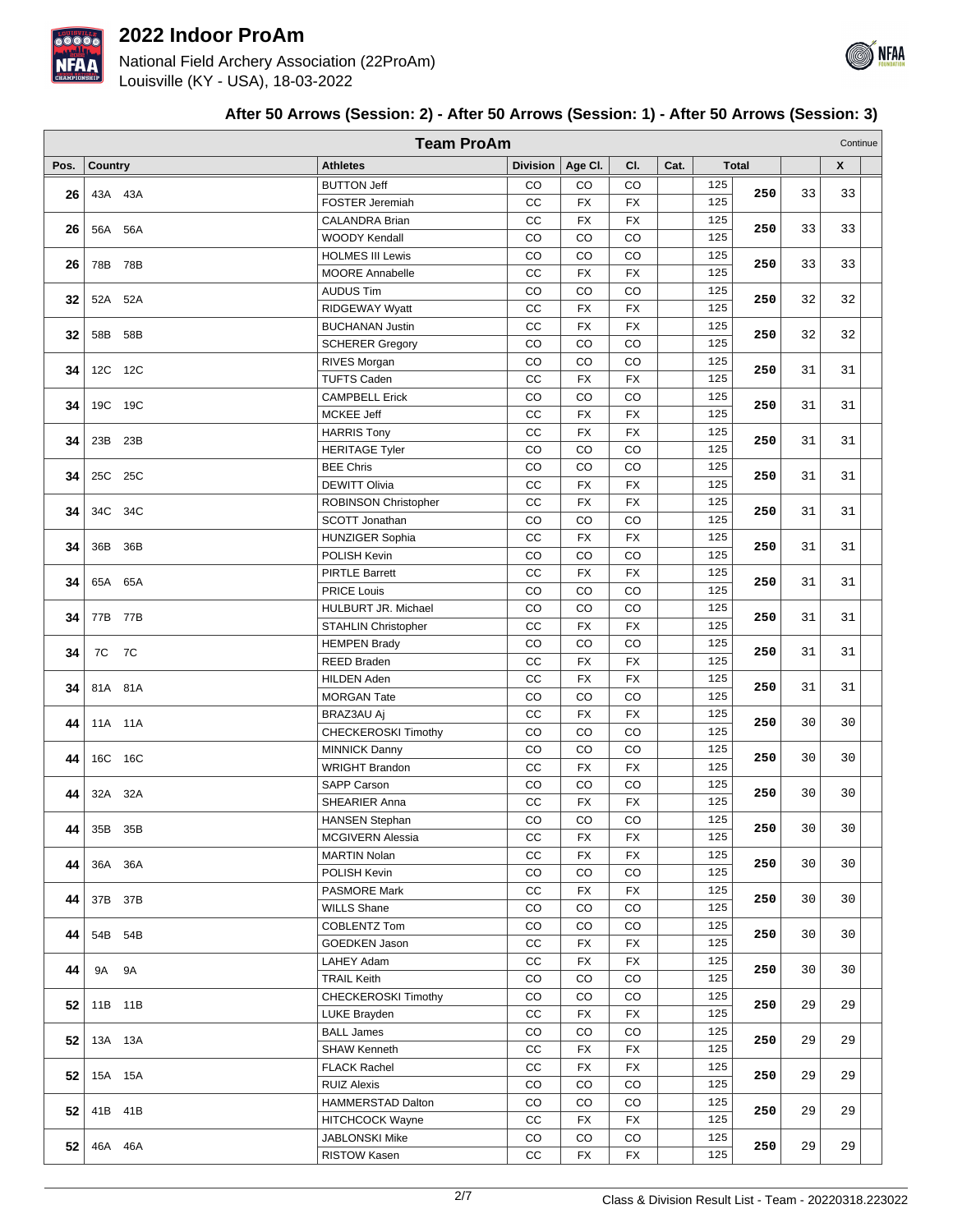

National Field Archery Association (22ProAm) Louisville (KY - USA), 18-03-2022



## **After 50 Arrows (Session: 2) - After 50 Arrows (Session: 1) - After 50 Arrows (Session: 3)**

|      |            | <b>Team ProAm</b>         |                 |           |             |      |     |              |    |                    | Continue |
|------|------------|---------------------------|-----------------|-----------|-------------|------|-----|--------------|----|--------------------|----------|
| Pos. | Country    | <b>Athletes</b>           | <b>Division</b> | Age Cl.   | CI.         | Cat. |     | <b>Total</b> |    | $\pmb{\mathsf{X}}$ |          |
|      |            | <b>HOCH Lynn</b>          | CO              | CO        | CO          |      | 125 |              |    |                    |          |
| 52   | 67A 67A    | <b>LIFFORD Doug</b>       | CC              | <b>FX</b> | <b>FX</b>   |      | 125 | 250          | 29 | 29                 |          |
|      |            | SHORTALL Christopher      | CC              | <b>FX</b> | <b>FX</b>   |      | 125 |              |    |                    |          |
| 52   | 9B<br>9B   | <b>TRAIL Keith</b>        | CO              | CO        | CO          |      | 125 | 250          | 29 | 29                 |          |
|      |            | CHECKEROSKI Timothy       | CO              | CO        | CO          |      | 125 |              |    |                    |          |
| 59   | 11C 11C    | <b>CURRAN Adam</b>        | cc              | <b>FX</b> | <b>FX</b>   |      | 125 | 250          | 28 | 28                 |          |
|      |            | <b>MCKEE Beretta</b>      | CC              | <b>FX</b> | <b>FX</b>   |      | 125 |              |    |                    |          |
| 59   | 18C 18C    | <b>REYES Brandon</b>      | CO              | CO        | CO          |      | 125 | 250          | 28 | 28                 |          |
|      |            | <b>HANLEY Kolby</b>       | CO              | CO        | CO          |      | 125 |              |    |                    |          |
| 59   | 24C 24C    | <b>LEWIS Jim</b>          | CC              | FX        | <b>FX</b>   |      | 125 | 250          | 28 | 28                 |          |
|      |            | <b>GILLESPIE Kirby</b>    | CC              | <b>FX</b> | <b>FX</b>   |      | 125 |              |    |                    |          |
| 59   | 49A 49A    | <b>RYALS George</b>       | CO              | CO        | CO          |      | 125 | 250          | 28 | 28                 |          |
|      |            | <b>COLBURN Hannah</b>     | CC              | <b>FX</b> | <b>FX</b>   |      | 125 |              |    |                    |          |
| 59   | 5C<br>5C   | <b>COLLINS Darren</b>     | CO              | CO        | CO          |      | 125 | 250          | 28 | 28                 |          |
|      |            | <b>MUNSON William</b>     | cc              | <b>FX</b> | <b>FX</b>   |      | 125 |              |    |                    |          |
| 59   | 82A 82A    | <b>PETTIT Mike</b>        | CO              | CO        | CO          |      | 125 | 250          | 28 | 28                 |          |
|      |            | <b>LARKINS Jerrod</b>     | CC              | FX        | <b>FX</b>   |      | 125 |              |    |                    |          |
| 65   | 16B 16B    | <b>MINNICK Danny</b>      | CO              | CO        | CO          |      | 125 | 250          | 27 | 27                 |          |
|      |            | <b>LANGE Owen</b>         | CC              | FX        | <b>FX</b>   |      | 125 |              |    |                    |          |
| 65   | 18A 18A    | <b>REYES Brandon</b>      | CO              | CO        | CO          |      | 125 | 250          | 27 | 27                 |          |
|      |            | <b>DORCAS Wyatt</b>       | CC              | <b>FX</b> | <b>FX</b>   |      | 125 |              |    |                    |          |
| 65   | 23C 23C    | <b>HERITAGE Tyler</b>     | CO              | CO        | CO          |      | 125 | 250          | 27 | 27                 |          |
|      |            | <b>DILLON Lillian</b>     | cc              | <b>FX</b> | <b>FX</b>   |      | 125 |              |    |                    |          |
| 65   | 29C 29C    |                           |                 |           | CO          |      | 125 | 250          | 27 | 27                 |          |
|      |            | JEFFRIES Ryan             | CO              | CO        |             |      |     |              |    |                    |          |
| 65   | 66B<br>66B | <b>BORDWELL Glen</b>      | CO              | CO        | CO          |      | 125 | 250          | 27 | 27                 |          |
|      |            | <b>SIBLEY Christy</b>     | CC              | FX        | <b>FX</b>   |      | 125 |              |    |                    |          |
| 65   | 67B 67B    | <b>HOCH Lynn</b>          | CO              | CO        | CO          |      | 125 | 250          | 27 | 27                 |          |
|      |            | <b>REETHS Jereme</b>      | CC              | <b>FX</b> | <b>FX</b>   |      | 125 |              |    |                    |          |
| 65   | 73B 73B    | <b>BROADNAX Curtis</b>    | CO              | CO        | CO          |      | 125 | 250          | 27 | 27                 |          |
|      |            | <b>SCHULTZ Jeremy</b>     | CC              | FX        | <b>FX</b>   |      | 125 |              |    |                    |          |
| 72   | 42A 42A    | <b>GILLINGHAM Timothy</b> | CO              | CO        | CO          |      | 125 | 250          | 26 | 26                 |          |
|      |            | <b>LOWE Denton</b>        | cc              | <b>FX</b> | <b>FX</b>   |      | 125 |              |    |                    |          |
| 72   | 47B 47B    | <b>DICKERSON Joshua</b>   | CO              | CO        | CO          |      | 125 | 250          | 26 | 26                 |          |
|      |            | <b>LEFEVER Mike</b>       | cc              | FX        | ${\sf FX}$  |      | 125 |              |    |                    |          |
| 72   | 57B 57B    | <b>BOLLON Christain</b>   | cc              | FX        | <b>FX</b>   |      | 125 | 250          | 26 | 26                 |          |
|      |            | <b>JOHNSON Dane</b>       | CO              | CO        | CO          |      | 125 |              |    |                    |          |
| 72   | 59B 59B    | <b>BARNETT Drake</b>      | CO              | CO        | CO          |      | 125 | 250          | 26 | 26                 |          |
|      |            | POWERS Knox               | CC              | <b>FX</b> | FX          |      | 125 |              |    |                    |          |
| 72   | 78A 78A    | <b>HOLMES III Lewis</b>   | CO              | CO        | CO          |      | 125 | 250          | 26 | 26                 |          |
|      |            | <b>SUSEN Andrew</b>       | cc              | <b>FX</b> | <b>FX</b>   |      | 125 |              |    |                    |          |
| 72   | 8A 8A      | LIPPENCOTT Cody           | CO              | CO        | CO          |      | 125 | 250          | 26 | 26                 |          |
|      |            | SHULL Josh                | cc              | <b>FX</b> | <b>FX</b>   |      | 125 |              |    |                    |          |
| 78   | 17A 17A    | <b>BYRNES Matthew</b>     | cc              | FX        | FX          |      | 125 | 250          | 25 | 25                 |          |
|      |            | <b>GORE-SMITH Heather</b> | CO              | CO        | CO          |      | 125 |              |    |                    |          |
| 78   | 24A 24A    | <b>DOVER Robert</b>       | CC              | FX        | FX          |      | 125 | 250          | 25 | 25                 |          |
|      |            | <b>HANLEY Kolby</b>       | CO              | CO        | $_{\rm CO}$ |      | 125 |              |    |                    |          |
|      |            | HAMMERSTAD Dalton         | CO              | CO        | CO          |      | 125 |              |    |                    |          |
| 78   | 41A 41A    | ZUREK Jonathan            | CC              | FX        | <b>FX</b>   |      | 125 | 250          | 25 | 25                 |          |
|      |            | <b>BUTTON Jeff</b>        | CO              | CO        | $_{\rm CO}$ |      | 125 |              |    |                    |          |
| 78   | 43B 43B    | NINDORF Ashton            | cc              | FX        | <b>FX</b>   |      | 125 | 250          | 25 | 25                 |          |
|      |            | <b>CARLSON James</b>      | cc              | FX        | <b>FX</b>   |      | 125 |              |    |                    |          |
| 78   | 50B 50B    | <b>TOLLE Tyler</b>        | CO              | CO        | CO          |      | 125 | 250          | 25 | 25                 |          |
|      |            | <b>HANLEY Kolby</b>       | CO              | CO        | CO          |      | 125 |              |    |                    |          |
| 83   | 24B 24B    | PRENTICE Allison          | CC              | FX        | FX          |      | 125 | 250          | 24 | 24                 |          |
|      |            | <b>CULLENS Ji</b>         | CC              | FX        | FX          |      | 125 |              |    |                    |          |
| 83   | 27B 27B    | <b>YOUNG Matthew</b>      | CO              | CO        | CO          |      | 125 | 250          | 24 | 24                 |          |
|      |            |                           |                 |           |             |      |     |              |    |                    |          |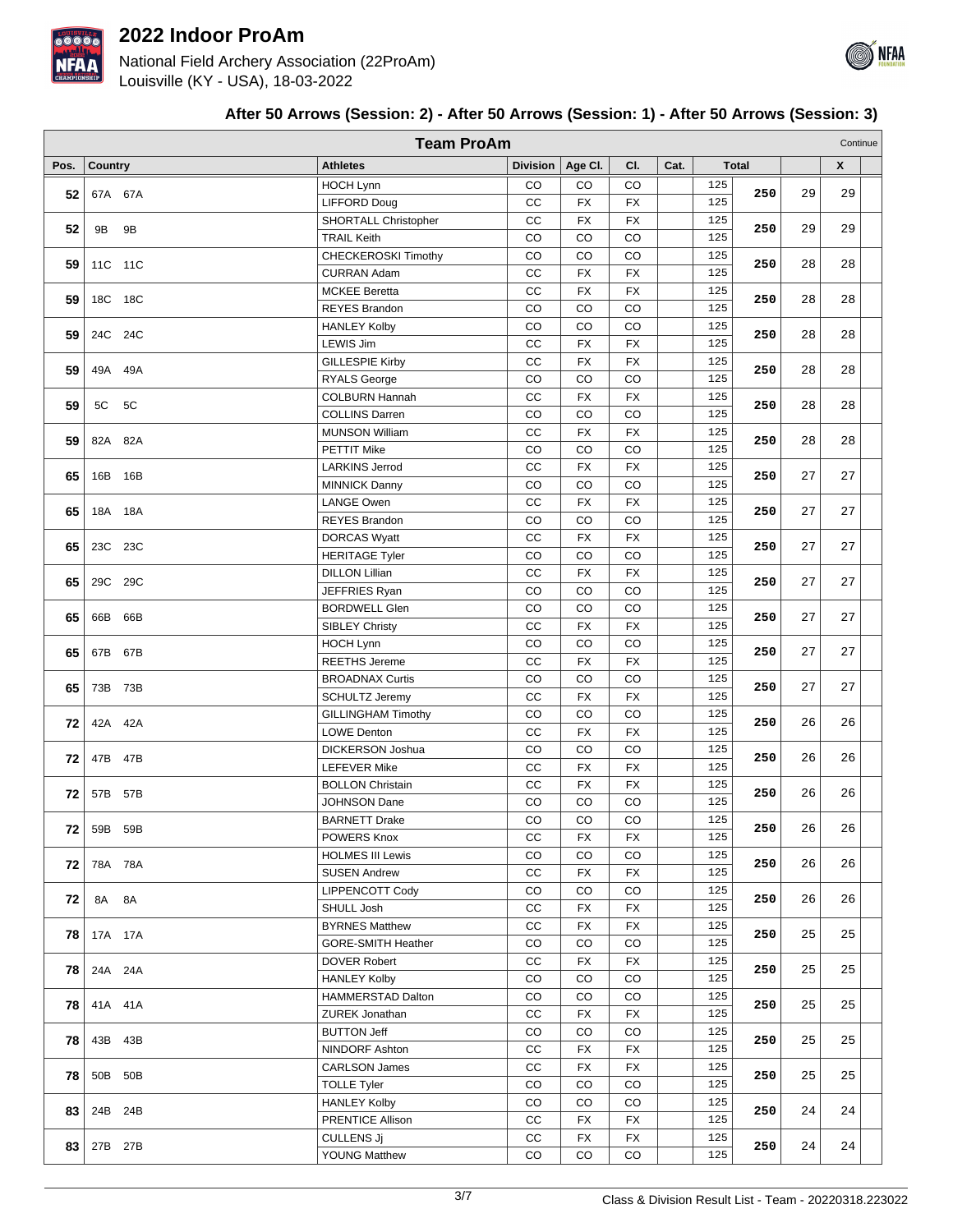

National Field Archery Association (22ProAm) Louisville (KY - USA), 18-03-2022

|      |                |         | <b>Team ProAm</b>                       |                 |             |             |      |            |              |    | Continue |  |
|------|----------------|---------|-----------------------------------------|-----------------|-------------|-------------|------|------------|--------------|----|----------|--|
| Pos. | <b>Country</b> |         | <b>Athletes</b>                         | <b>Division</b> | Age CI.     | CI.         | Cat. |            | <b>Total</b> |    | X        |  |
| 83   | 8B             | 8B      | <b>DAHLBERG Larry</b>                   | СC              | <b>FX</b>   | <b>FX</b>   |      | 125        | 250          | 24 | 24       |  |
|      |                |         | LIPPENCOTT Cody                         | CO              | CO          | CO          |      | 125        |              |    |          |  |
| 83   | 8C             | 8C      | LIPPENCOTT Cody                         | CO              | CO          | CO          |      | 125        | 250          | 24 | 24       |  |
|      |                |         | <b>WRIGHT Michael</b>                   | CC              | <b>FX</b>   | <b>FX</b>   |      | 125        |              |    |          |  |
| 87   |                | 31A 31A | <b>MCCLEAN Fiona</b>                    | CO              | CO          | CO          |      | 125        | 250          | 23 | 23       |  |
|      |                |         | SAYYAE Nathan                           | $_{\rm CC}$     | FX          | FX          |      | 125        |              |    |          |  |
| 87   |                | 31C 31C | <b>JACKSON Nathan</b>                   | CC              | <b>FX</b>   | ${\sf FX}$  |      | 125        | 250          | 23 | 23       |  |
|      |                |         | <b>MCCLEAN Fiona</b>                    | CO              | CO          | CO          |      | 125        |              |    |          |  |
| 89   |                | 25A 25A | <b>BEE Chris</b>                        | CO              | CO          | CO          |      | 125        | 250          | 22 | 22       |  |
|      |                |         | <b>HOUSEPIAN Emily</b>                  | CC              | FX          | FX          |      | 125        |              |    |          |  |
| 89   |                | 44A 44A | MCCLANAHAN Wade                         | CO              | CO          | CO          |      | 125        | 250          | 22 | 22       |  |
|      |                |         | <b>MYERS Michael</b><br>MCGLADDERY Erin | CC<br>CO        | FX<br>CO    | FX<br>CO    |      | 125<br>125 |              |    |          |  |
| 89   |                | 55A 55A | SULLENBERGER Sydney                     | $_{\rm CC}$     | FX          | FX          |      | 125        | 250          | 22 | 22       |  |
|      |                |         | <b>GARCIA Jose</b>                      | $_{\rm CC}$     | FX          | FX          |      | 125        |              |    |          |  |
| 92   |                | 31B 31B | <b>MCCLEAN Fiona</b>                    | CO              | CO          | CO          |      | 125        | 250          | 21 | 21       |  |
|      |                |         | <b>OLLER Christian</b>                  | CC              | <b>FX</b>   | <b>FX</b>   |      | 125        |              |    |          |  |
| 92   |                | 82B 82B | <b>PETTIT Mike</b>                      | CO              | CO          | CO          |      | 125        | 250          | 21 | 21       |  |
|      |                |         | <b>HILDEN Scot</b>                      | CC              | FX          | <b>FX</b>   |      | 125        |              |    |          |  |
| 94   |                | 60B 60B | <b>KLINE Tyson</b>                      | CO              | CO          | CO          |      | 125        | 250          | 20 | 20       |  |
|      |                |         | PRAY Joseph                             | cc              | FX          | <b>FX</b>   |      | 125        |              |    |          |  |
| 95   | 49B            | 49B     | <b>RYALS George</b>                     | CO              | CO          | CO          |      | 125        | 250          | 16 | 16       |  |
|      |                |         | NICHOLS Wade                            | CO              | CO          | CO          |      | 125        |              |    |          |  |
| 96   | 68B            | 68B     | <b>WOLFRAM Robert</b>                   | $_{\rm CC}$     | FX          | <b>FX</b>   |      | 125        | 250          | 15 | 15       |  |
|      |                |         | PRICE Louis                             | CO              | CO          | CO          |      | 125        |              |    |          |  |
| 97   |                | 65B 65B | <b>SHUPE Michael</b>                    | CC              | <b>FX</b>   | <b>FX</b>   |      | 124        | 249          | 34 | 34       |  |
|      |                |         | <b>CLEM Anthony</b>                     | CO              | CO          | CO          |      | 124        |              |    |          |  |
| 97   |                | 79A 79A | <b>KLINEDINST Kevin</b>                 | cc              | FX          | <b>FX</b>   |      | 125        | 249          | 34 | 34       |  |
|      |                |         | <b>HOFFMAN James</b>                    | cc              | <b>FX</b>   | <b>FX</b>   |      | 124        |              |    |          |  |
| 99   |                | 53A 53A | SULLIVAN Sawyer                         | CO              | CO          | CO          |      | 125        | 249          | 33 | 33       |  |
|      |                |         | <b>BENDER Raegan</b>                    | CO              | CO          | CO          |      | 124        |              |    |          |  |
| 100  | 1A 1A          |         | <b>HATHAWAY Dewey</b>                   | cc              | <b>FX</b>   | <b>FX</b>   |      | 125        | 249          | 32 | 32       |  |
|      |                |         | <b>HOUSEHOLDER Robert</b>               | CO              | CO          | CO          |      | 125        |              |    |          |  |
| 100  | 28A            | 28A     | <b>MCKAY Richard</b>                    | cc              | FX          | <b>FX</b>   |      | 124        | 249          | 32 | 32       |  |
|      |                |         | GIBBS Steven D.                         | CC              | <b>FX</b>   | <b>FX</b>   |      | 124        |              |    |          |  |
| 100  | 4B             | 4B      | JACKSON Richard                         | CO              | CO          | CO          |      | 125        | 249          | 32 | 32       |  |
|      |                |         | <b>BALL James</b>                       | $_{\rm CO}$     | $_{\rm CO}$ | $_{\rm CO}$ |      | 125        |              |    |          |  |
| 103  |                | 13C 13C | <b>KINDOLL Dennis</b>                   | СC              | FX          | FX          |      | 124        | 249          | 31 | 31       |  |
|      |                |         | <b>CARTER Gaius</b>                     | CO              | CO          | CO          |      | 125        |              |    |          |  |
| 103  |                | 21A 21A | <b>HENRY Adam</b>                       | cc              | FX          | FX          |      | 124        | 249          | 31 | 31       |  |
|      |                |         | JASA Dan                                | CO              | CO          | CO          |      | 125        | 249          | 31 | 31       |  |
| 103  |                | 30B 30B | <b>SAGER Bailey</b>                     | cc              | FX          | FX          |      | 124        |              |    |          |  |
| 103  |                | 35A 35A | <b>GRISSMAN Jen</b>                     | CC              | FX          | FX          |      | 124        | 249          | 31 | 31       |  |
|      |                |         | <b>HANSEN Stephan</b>                   | CO              | CO          | CO          |      | 125        |              |    |          |  |
| 103  |                | 64B 64B | <b>FERRARO Anthony</b>                  | CO              | CO          | CO          |      | 125        | 249          | 31 | 31       |  |
|      |                |         | PHILLIPS Russell                        | СC              | FX          | FX          |      | 124        |              |    |          |  |
| 108  |                | 18B 18B | <b>REYES Brandon</b>                    | CO              | CO          | CO          |      | 125        | 249          | 29 | 29       |  |
|      |                |         | RIENSTRA lan                            | cc              | FX          | FX          |      | 124        |              |    |          |  |
| 108  |                | 30C 30C | JASA Dan                                | CO              | CO          | CO          |      | 125        | 249          | 29 | 29       |  |
|      |                |         | <b>KIME Kevin</b>                       | СC              | FX          | FX          |      | 124        |              |    |          |  |
| 108  |                | 33B 33B | <b>GRUTKOSKI Maggie</b>                 | cc              | FX          | <b>FX</b>   |      | 124        | 249          | 29 | 29       |  |
|      |                |         | PROCTOR Makenna                         | CO              | CO          | CO          |      | 125        |              |    |          |  |
| 108  |                |         | <b>HANSEN Stephan</b>                   | CO              | CO          | CO          |      | 125        | 249          | 29 | 29       |  |
|      |                | 35C 35C | <b>HIRONS Dylan</b>                     | CC              | FX          | FX          |      | 124        |              |    |          |  |
| 108  |                | 38A 38A | <b>MARSH Steve</b>                      | CO              | CO          | CO          |      | 125        | 249          | 29 | 29       |  |
|      |                |         | REECE Brandon                           | CC              | FX          | FX          |      | 124        |              |    |          |  |

# **After 50 Arrows (Session: 2) - After 50 Arrows (Session: 1) - After 50 Arrows (Session: 3)**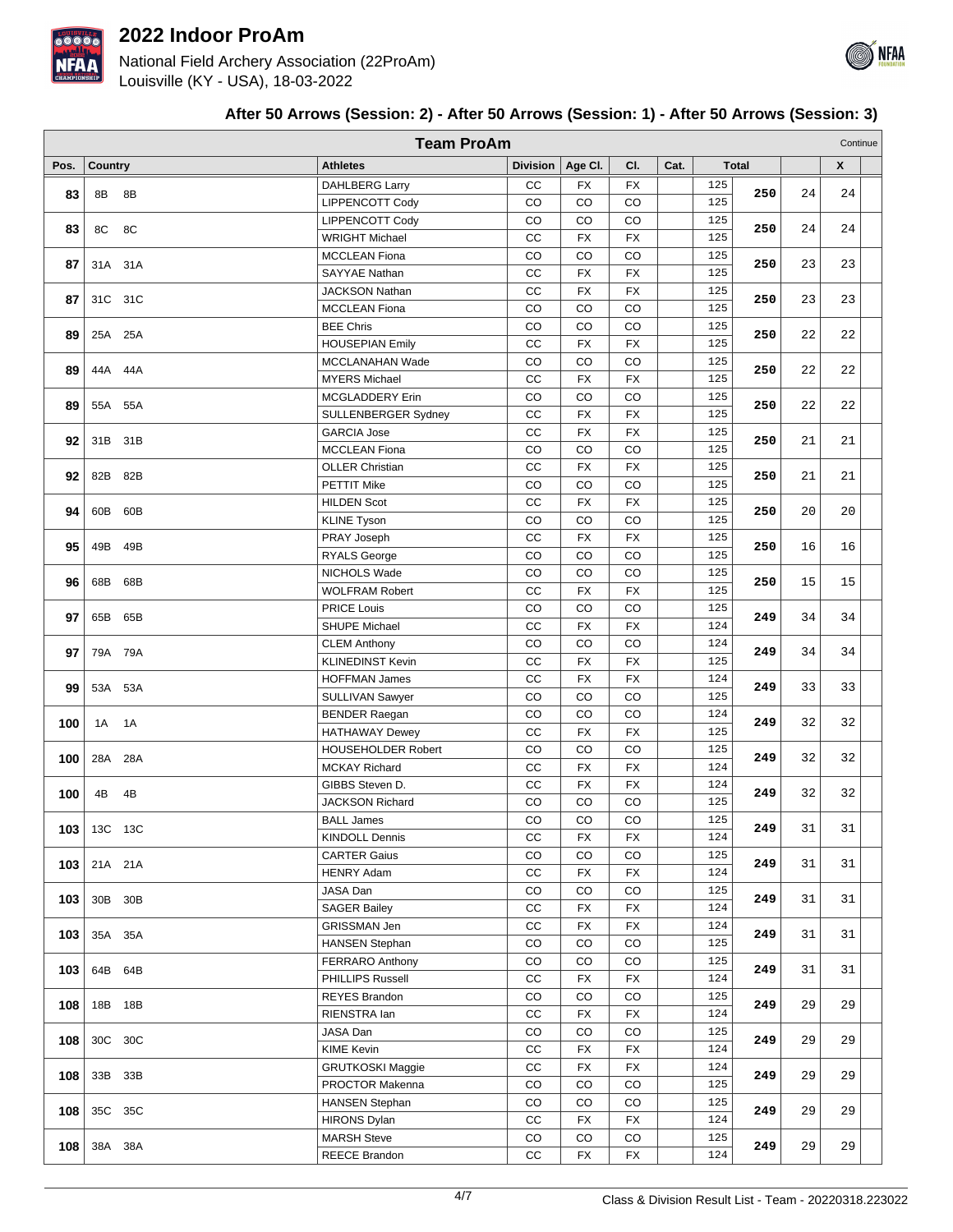

National Field Archery Association (22ProAm) Louisville (KY - USA), 18-03-2022

|      |         |         | <b>Team ProAm</b>                               |                 |                 |             |      |            |              |    | Continue           |  |
|------|---------|---------|-------------------------------------------------|-----------------|-----------------|-------------|------|------------|--------------|----|--------------------|--|
| Pos. |         |         | <b>Athletes</b>                                 | <b>Division</b> | Age Cl.         | CI.         | Cat. |            | <b>Total</b> |    | $\pmb{\mathsf{X}}$ |  |
|      | Country |         |                                                 | cc              |                 | <b>FX</b>   |      |            |              |    |                    |  |
| 108  |         | 39B 39B | <b>BALDRIDGE Brian</b><br><b>BEDFORD Isaac</b>  | CO              | <b>FX</b><br>CO | CO          |      | 124<br>125 | 249          | 29 | 29                 |  |
|      |         |         | <b>COLLINS Darren</b>                           | CO              | CO              | CO          |      | 125        |              |    |                    |  |
| 114  | 5A 5A   |         | SODERLUND Jaydon                                | cc              | FX              | <b>FX</b>   |      | 124        | 249          | 28 | 28                 |  |
|      |         |         | FOLK Brandon                                    | cc              | <b>FX</b>       | <b>FX</b>   |      | 124        |              |    |                    |  |
| 115  | 45A 45A |         | MOROCCO Randy                                   | CO              | CO              | CO          |      | 125        | 249          | 27 | 27                 |  |
|      |         |         | DICKERSON Joshua                                | $_{\rm CO}$     | CO              | CO          |      | 125        |              |    |                    |  |
| 115  | 47A 47A |         | <b>VOGEL Rebecca</b>                            | $_{\rm CC}$     | <b>FX</b>       | <b>FX</b>   |      | 124        | 249          | 27 | 27                 |  |
|      |         |         | PETTIT Jacob                                    | CO              | CO              | CO          |      | 125        |              |    |                    |  |
| 117  | 63B 63B |         | <b>WILLS Rick</b>                               | cc              | <b>FX</b>       | FX          |      | 124        | 249          | 26 | 26                 |  |
|      |         |         | <b>FENNELL Patrick</b>                          | cc              | FX              | <b>FX</b>   |      | 124        | 249          | 25 | 25                 |  |
| 118  | 30A 30A |         | JASA Dan                                        | CO              | CO              | CO          |      | 125        |              |    |                    |  |
| 119  | 69B 69B |         | <b>GRAVEEN Marisa</b>                           | cc              | <b>FX</b>       | FX          |      | 124        | 249          | 22 | 22                 |  |
|      |         |         | <b>GUERNEY Kaylee</b>                           | CO              | CO              | CO          |      | 125        |              |    |                    |  |
| 119  | 74B 74B |         | <b>FICKEL Brian</b>                             | CO              | CO              | CO          |      | 124        | 249          | 22 | 22                 |  |
|      |         |         | <b>HAYNES Catherine</b>                         | $_{\rm CC}$     | <b>FX</b>       | <b>FX</b>   |      | 125        |              |    |                    |  |
| 121  | 79B 79B |         | <b>ATEN Val</b>                                 | CC              | FX              | <b>FX</b>   |      | 125        | 249          | 21 | 21                 |  |
|      |         |         | <b>CLEM Anthony</b>                             | CO              | CO              | CO          |      | 124        |              |    |                    |  |
| 122  | 17C 17C |         | <b>FRANKLIN Brent</b>                           | cc              | <b>FX</b>       | FX          |      | 124        | 249          | 19 | 19                 |  |
|      |         |         | GORE-SMITH Heather                              | CO              | CO              | CO          |      | 125        |              |    |                    |  |
| 123  | 50A 50A |         | <b>CULP Rusty</b>                               | cc              | <b>FX</b>       | <b>FX</b>   |      | 124        | 249          | 18 | 18                 |  |
|      |         |         | <b>TOLLE Tyler</b>                              | CO              | CO              | CO          |      | 125        |              |    |                    |  |
| 123  | 54A 54A |         | CARPENTER John                                  | CC              | <b>FX</b>       | <b>FX</b>   |      | 124        | 249          | 18 | 18                 |  |
|      |         |         | <b>COBLENTZ Tom</b>                             | CO              | CO              | CO          |      | 125        |              |    |                    |  |
| 125  | 72A 72A |         | <b>CLEM Tanner</b>                              | CO              | CO              | CO          |      | 125        | 249          | 16 | 16                 |  |
|      |         |         | PIROLLI Anthony                                 | $_{\rm CC}$     | FX              | <b>FX</b>   |      | 124<br>125 |              |    |                    |  |
| 126  | 13B 13B |         | <b>BALL James</b><br><b>MARTINDALE Jennifer</b> | CO<br>cc        | CO<br><b>FX</b> | CO<br>FX    |      | 123        | 248          | 28 | 28                 |  |
|      |         |         | <b>BRENTANA Emily</b>                           | cc              | FX              | <b>FX</b>   |      | 123        |              |    |                    |  |
| 127  | 3A 3A   |         | <b>SCHLEUSNER Grant</b>                         | CO              | CO              | CO          |      | 125        | 248          | 25 | 25                 |  |
|      |         |         | <b>KYLE Don</b>                                 | cc              | <b>FX</b>       | <b>FX</b>   |      | 123        |              |    |                    |  |
| 128  | 37A 37A |         | <b>WILLS Shane</b>                              | CO              | CO              | CO          |      | 125        | 248          | 24 | 24                 |  |
|      |         |         | <b>KAPPERS Nick</b>                             | CO              | CO              | CO          |      | 125        |              |    |                    |  |
| 128  | 48B 48B |         | <b>WEISMANTEL Joe</b>                           | $_{\rm CC}$     | FX              | <b>FX</b>   |      | 123        | 248          | 24 | 24                 |  |
|      |         |         | <b>BORYS Jason</b>                              | $_{\rm CC}$     | FX              | <b>FX</b>   |      | 123        |              |    |                    |  |
| 130  | 10A 10A |         | <b>CHRISTENSEN Benton</b>                       | CO              | CO              | CO          |      | 125        | 248          | 23 | 23                 |  |
|      |         |         | <b>BENDER Raegan</b>                            | $_{\rm CO}$     | CO              | CO          |      | 124        |              |    |                    |  |
| 130  | 1C 1C   |         | <b>ROSS Chester</b>                             | СC              | <b>FX</b>       | FX          |      | 124        | 248          | 23 | 23                 |  |
|      |         |         | <b>BOYD Tanner</b>                              | cc              | FX              | FX          |      | 123        |              |    |                    |  |
| 130  | 5B      | 5B      | <b>COLLINS Darren</b>                           | CO              | CO              | $_{\rm CO}$ |      | 125        | 248          | 23 | 23                 |  |
| 133  | 19B 19B |         | <b>CAMPBELL Erick</b>                           | CO              | CO              | $_{\rm CO}$ |      | 125        | 248          | 20 | 20                 |  |
|      |         |         | DAVIS Zoie                                      | cc              | FX              | FX          |      | 123        |              |    |                    |  |
| 134  |         | 44B 44B | AMODEO Sophia                                   | CC              | FX              | FX          |      | 123        | 248          | 19 | 19                 |  |
|      |         |         | MCCLANAHAN Wade                                 | CO              | CO              | CO          |      | 125        |              |    |                    |  |
| 135  | 17B 17B |         | <b>DEREMER Kaelee</b>                           | CC              | FX              | FX          |      | 123        | 248          | 17 | 17                 |  |
|      |         |         | GORE-SMITH Heather                              | CO              | CO              | CO          |      | 125        |              |    |                    |  |
| 135  | 72B 72B |         | <b>CLEM Tanner</b>                              | CO              | CO              | CO          |      | 125        | 248          | 17 | 17                 |  |
|      |         |         | <b>WALTERS Jace</b>                             | cc              | FX              | FX          |      | 123        |              |    |                    |  |
| 137  | 64A 64A |         | <b>FERRARO Anthony</b>                          | $_{\rm CO}$     | CO              | $_{\rm CO}$ |      | 125        | 247          | 29 | 29                 |  |
|      |         |         | MAKA Jozef                                      | cc              | FX              | <b>FX</b>   |      | 122        |              |    |                    |  |
| 138  |         | 58A 58A | EVERETT Jim                                     | cc              | FX              | <b>FX</b>   |      | 122        | 247          | 28 | 28                 |  |
|      |         |         | <b>SCHERER Gregory</b>                          | CO              | CO              | CO          |      | 125        |              |    |                    |  |
| 139  |         | 46B 46B | JABLONSKI Mike                                  | CO              | CO              | CO          |      | 125        | 247          | 25 | 25                 |  |
|      |         |         | LEFEVER Johanna                                 | CC              | FX              | FX          |      | 122        |              |    |                    |  |
| 140  |         | 63A 63A | PETTIT Jacob                                    | CO              | CO              | CO          |      | 125        | 247          | 23 | 23                 |  |
|      |         |         | YATES Buck                                      | cc              | FX              | FX          |      | 122        |              |    |                    |  |

### **After 50 Arrows (Session: 2) - After 50 Arrows (Session: 1) - After 50 Arrows (Session: 3)**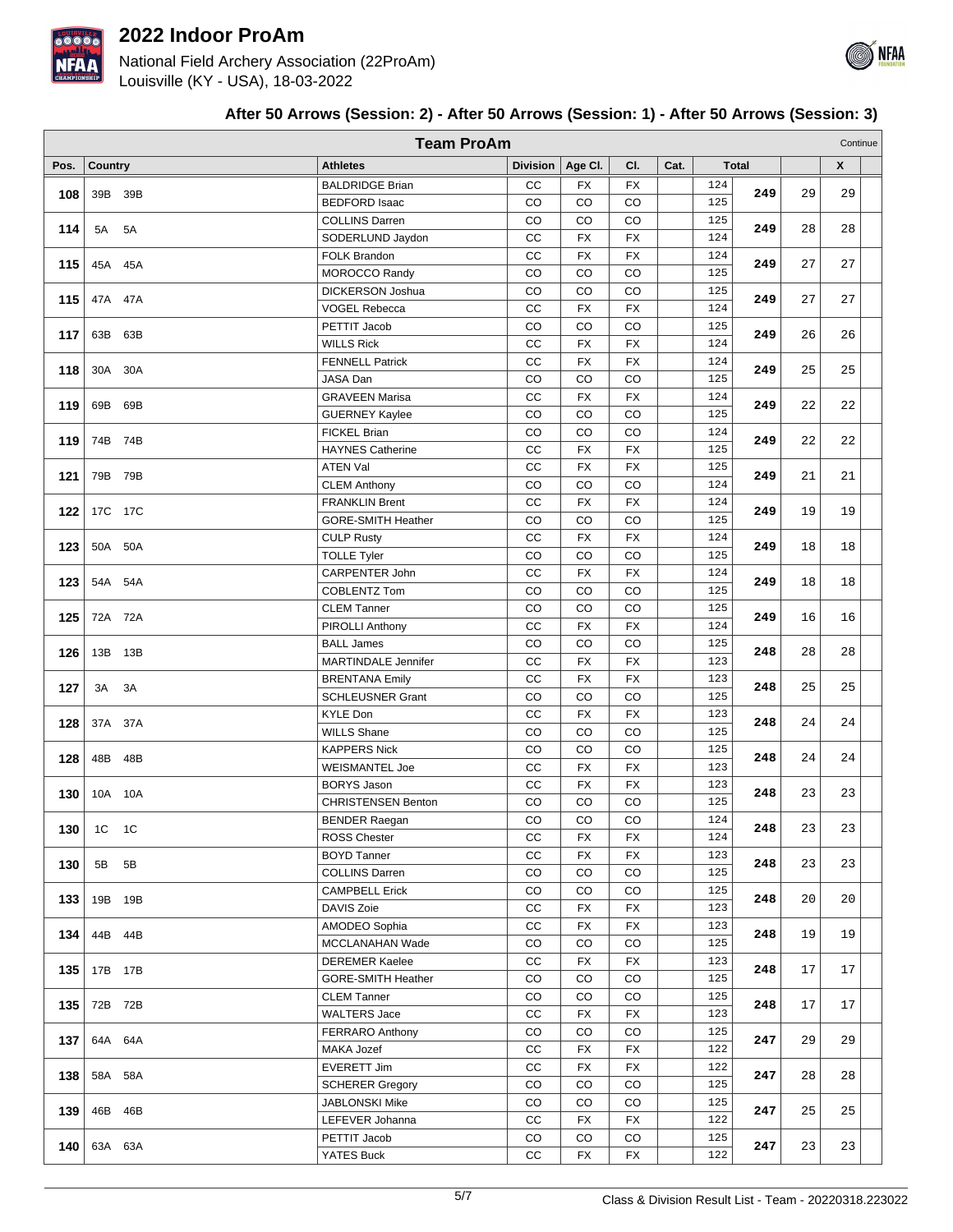

National Field Archery Association (22ProAm) Louisville (KY - USA), 18-03-2022

|      | <b>Team ProAm</b><br>Continue |         |  |                                             |                 |                 |                 |      |                         |              |    |                    |  |
|------|-------------------------------|---------|--|---------------------------------------------|-----------------|-----------------|-----------------|------|-------------------------|--------------|----|--------------------|--|
| Pos. |                               |         |  | <b>Athletes</b>                             |                 |                 | CI.             | Cat. |                         | <b>Total</b> |    | $\pmb{\mathsf{X}}$ |  |
|      | Country                       |         |  |                                             | <b>Division</b> | Age Cl.         |                 |      |                         |              |    |                    |  |
| 141  |                               | 34B 34B |  | <b>SCOTT Jonathan</b><br><b>WAGNER Leah</b> | CO<br>cc        | CO<br><b>FX</b> | CO<br><b>FX</b> |      | 125<br>122              | 247          | 22 | 22                 |  |
|      |                               |         |  | <b>GUERNEY Kaylee</b>                       | CO              | CO              | CO              |      | 125                     |              |    |                    |  |
| 142  |                               | 69A 69A |  | MUONIO Callidora                            | cc              | FX              | <b>FX</b>       |      | 122                     | 247          | 19 | 19                 |  |
|      |                               |         |  | <b>GARCIA Monserrat</b>                     | cc              | <b>FX</b>       | <b>FX</b>       |      | 122                     |              |    |                    |  |
| 143  |                               | 32B 32B |  | <b>SAPP Carson</b>                          | CO              | CO              | CO              |      | 125                     | 247          | 18 | 18                 |  |
|      |                               |         |  | <b>KIM Julia</b>                            | CC              | <b>FX</b>       | FX              |      | 122                     |              |    |                    |  |
| 144  |                               | 32C 32C |  | <b>SAPP Carson</b>                          | CO              | CO              | CO              |      | 125                     | 247          | 17 | 17                 |  |
|      |                               |         |  | CASSADY Mikayla                             | CC              | <b>FX</b>       | <b>FX</b>       |      | 121                     |              |    |                    |  |
| 145  |                               | 71A 71A |  | <b>THACKER Donnie</b>                       | CO              | CO              | CO              |      | 125                     | 246          | 31 | 31                 |  |
|      |                               |         |  | <b>BRENTANA Julie</b>                       | cc              | FX              | <b>FX</b>       |      | 121                     |              |    |                    |  |
| 146  |                               | 2A 2A   |  | <b>SCHLOESSER Mike</b>                      | CO              | CO              | CO              |      | 125                     | 246          | 27 | 27                 |  |
|      |                               |         |  | <b>BEDFORD Isaac</b>                        | CO              | CO              | CO              |      | 125                     |              |    |                    |  |
| 146  |                               | 39A 39A |  | <b>BIDINGER Christopher</b>                 | cc              | <b>FX</b>       | <b>FX</b>       |      | 121                     | 246          | 27 | 27                 |  |
|      |                               |         |  | <b>HALL Alexis</b>                          | CC              | <b>FX</b>       | <b>FX</b>       |      | 121                     |              | 26 | 26                 |  |
| 148  |                               | 27C 27C |  | <b>YOUNG Matthew</b>                        | CO              | CO              | CO              |      | 125                     | 246          |    |                    |  |
|      |                               | 26C 26C |  | <b>PLATT Brent</b>                          | CO              | CO              | CO              |      | 125                     |              | 25 | 25                 |  |
| 149  |                               |         |  | SWEDLUND Chloe                              | CC              | <b>FX</b>       | <b>FX</b>       |      | 121                     | 246          |    |                    |  |
| 149  |                               | 52B 52B |  | <b>AUDUS Tim</b>                            | CO              | CO              | $_{\rm CO}$     |      | 125                     | 246          | 25 | 25                 |  |
|      |                               |         |  | <b>CARPENTER William Roman</b>              | cc              | FX              | <b>FX</b>       |      | 121                     |              |    |                    |  |
| 151  |                               | 40A 40A |  | COON Owen                                   | cc              | FX              | <b>FX</b>       |      | 121                     | 246          | 13 | 13                 |  |
|      |                               |         |  | <b>OCHS Debra</b>                           | CO              | CO              | CO              |      | 125                     |              |    |                    |  |
| 152  |                               | 28B 28B |  | <b>HOUSEHOLDER Robert</b>                   | CO              | CO              | CO              |      | 125                     | 245          | 42 | 42                 |  |
|      |                               |         |  | WISDOM Jared                                | CC              | <b>FX</b>       | <b>FX</b>       |      | 120                     |              |    |                    |  |
| 153  | 71B 71B                       |         |  | <b>THACKER Donnie</b>                       | CO              | CO              | CO              |      | 125                     | 245          | 27 | 27                 |  |
|      |                               |         |  | WHITE Wendi                                 | $_{\rm CC}$     | <b>FX</b>       | <b>FX</b>       |      | 120                     |              |    |                    |  |
| 154  |                               | 3C 3C   |  | <b>PELTIER Roger</b>                        | CC              | FX              | <b>FX</b>       |      | 120                     | 245          | 25 | 25                 |  |
|      |                               |         |  | <b>SCHLEUSNER Grant</b>                     | CO              | CO              | CO              |      | 125                     |              |    |                    |  |
| 154  | 7B 7B                         |         |  | <b>HEMPEN Brady</b>                         | CO              | CO              | CO              |      | 125                     | 245          | 25 | 25                 |  |
|      |                               |         |  | <b>WIKTOROWSKI Gage</b>                     | CC              | <b>FX</b>       | FX              |      | 120                     |              |    |                    |  |
| 156  |                               | 15C 15C |  | <b>RUIZ Alexis</b>                          | CO              | CO              | CO              |      | 125                     | 245          | 23 | 23                 |  |
|      |                               |         |  | <b>SANDS Sierra</b>                         | cc              | FX              | <b>FX</b>       |      | 120                     |              |    |                    |  |
| 157  |                               | 59A 59A |  | <b>BARNETT Drake</b>                        | CO              | CO              | CO              |      | 125                     | 245          | 18 | 18                 |  |
|      |                               |         |  | <b>FALK Anne</b>                            | $_{\rm CC}$     | FX              | <b>FX</b>       |      | 120                     |              |    |                    |  |
| 158  |                               | 53B 53B |  | <b>BEZDEK Lauren</b>                        | CC              | FX              | <b>FX</b>       |      | 119                     | 244          | 29 | 29                 |  |
|      |                               |         |  | <b>SULLIVAN Sawyer</b>                      | CO              | CO              | CO              |      | 125<br>$\overline{125}$ |              |    |                    |  |
| 159  |                               | 22C 22C |  | <b>BROADWATER Jesse</b>                     | CO              | CO              | CO              |      |                         | 244          | 27 | 27                 |  |
|      |                               |         |  | <b>CRICK William</b>                        | cc<br>CO        | <b>FX</b><br>CO | FX<br>CO        |      | 119<br>124              |              |    |                    |  |
| 160  | 1B 1B                         |         |  | <b>BENDER Raegan</b><br><b>NASH Ashley</b>  | CC              | FX              | <b>FX</b>       |      | 120                     | 244          | 18 | 18                 |  |
|      |                               |         |  | <b>BROADNAX Curtis</b>                      | $_{\rm CO}$     | CO              | $_{\rm CO}$     |      | 125                     |              |    |                    |  |
| 161  |                               | 73A 73A |  | CHILCUTT Jimmy                              | cc              | FX              | <b>FX</b>       |      | 119                     | 244          | 16 | 16                 |  |
|      |                               |         |  | PERRY Bryan                                 | $_{\rm CO}$     | CO              | CO              |      | 121                     |              |    |                    |  |
| 162  |                               | 61B 61B |  | RHEA Bobby                                  | CC              | FX              | FX              |      | 123                     | 244          | 8  | 8                  |  |
|      |                               |         |  | <b>HERITAGE Tyler</b>                       | CO              | CO              | CO              |      | 125                     |              |    |                    |  |
| 163  |                               | 23A 23A |  | <b>KARGES Curt</b>                          | cc              | FX              | FX              |      | 118                     | 243          | 23 | 23                 |  |
|      |                               |         |  | <b>MOORE Clayton</b>                        | cc              | FX              | <b>FX</b>       |      | 125                     |              |    |                    |  |
| 164  |                               | 20C 20C |  | <b>SHIRK Denise</b>                         | CO              | CO              | $_{\rm CO}$     |      | 118                     | 243          | 22 | 22                 |  |
|      |                               |         |  | <b>BEE Chris</b>                            | $_{\rm CO}$     | CO              | $_{\rm CO}$     |      | 125                     |              |    |                    |  |
| 165  |                               | 25B 25B |  | <b>COLANTONE Piper</b>                      | CC              | FX              | <b>FX</b>       |      | 118                     | 243          | 17 | 17                 |  |
|      |                               |         |  | <b>BRAZEAU Joseph</b>                       | cc              | FX              | <b>FX</b>       |      | 118                     |              |    |                    |  |
| 166  |                               | 12A 12A |  | RIVES Morgan                                | $_{\rm CO}$     | CO              | CO              |      | 125                     | 243          | 16 | 16                 |  |
|      |                               |         |  | PLAAG Logan                                 | CC              | FX              | FX              |      | 117                     |              |    |                    |  |
| 167  | 6B                            | 6B      |  | <b>WILKEN Nathan</b>                        | CO              | CO              | CO              |      | 125                     | 242          | 22 | 22                 |  |
|      |                               |         |  | <b>GRISSMAN Aria</b>                        | cc              | FX              | FX              |      | 117                     |              |    |                    |  |
| 168  |                               | 34A 34A |  | SCOTT Jonathan                              | $_{\rm CO}$     | CO              | CO              |      | 125                     | 242          | 19 | 19                 |  |

#### **After 50 Arrows (Session: 2) - After 50 Arrows (Session: 1) - After 50 Arrows (Session: 3)**